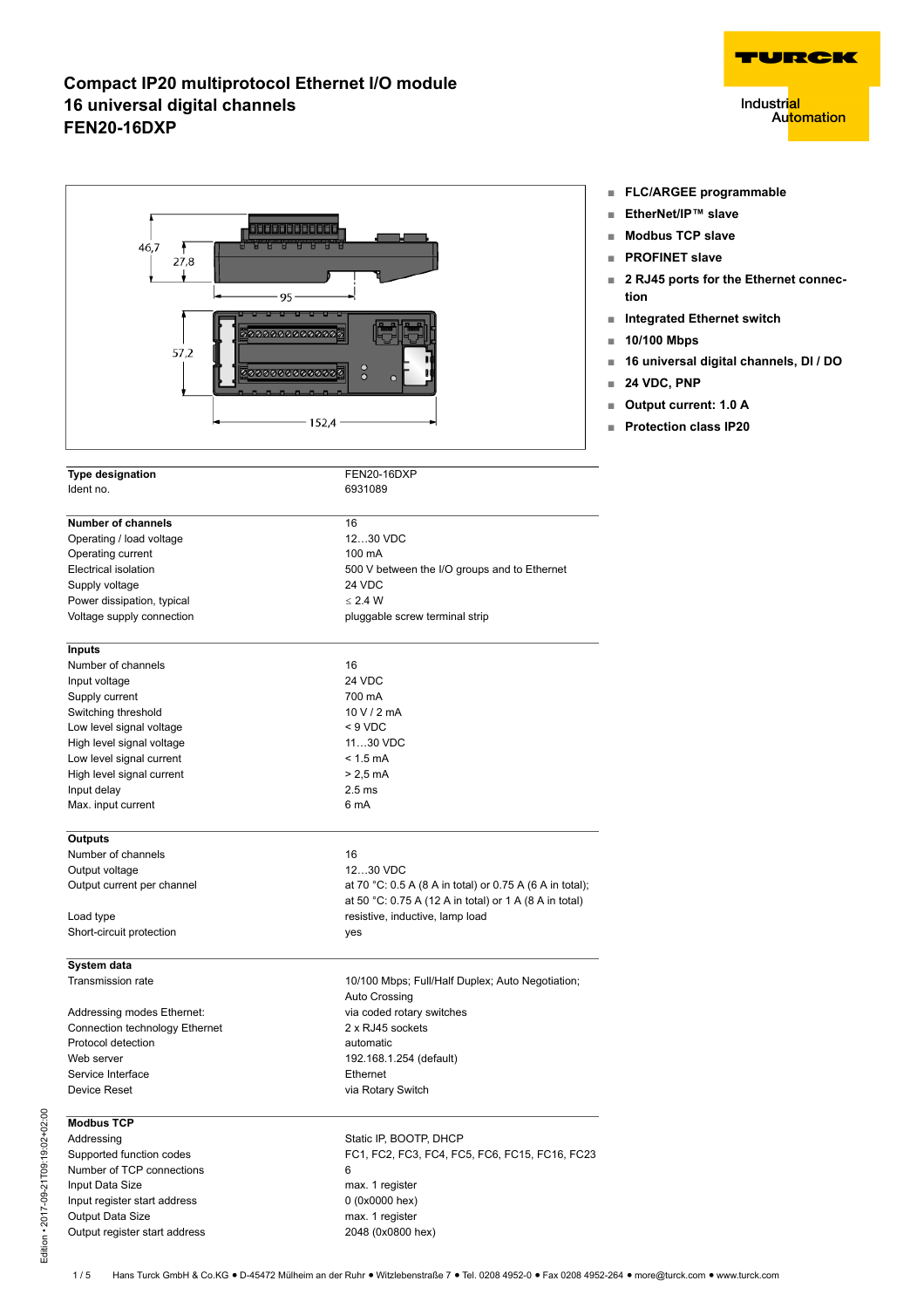

Industri<mark>al</mark><br>Au<mark>tomation</mark>

| EtherNet/IP™              |                                             |  |  |  |  |  |  |
|---------------------------|---------------------------------------------|--|--|--|--|--|--|
| Addressing                | acc. to EtherNet/IP™ specification          |  |  |  |  |  |  |
| Quick Connect (QC)        | $< 150$ ms                                  |  |  |  |  |  |  |
| Device Level Ring (DLR)   | supported                                   |  |  |  |  |  |  |
| Number of CIP connections | 6                                           |  |  |  |  |  |  |
| <b>PROFINET</b>           |                                             |  |  |  |  |  |  |
| Addressing                | <b>DCP</b>                                  |  |  |  |  |  |  |
| Conformance class         | B(RT)                                       |  |  |  |  |  |  |
| MinCycleTime              | 1 <sub>ms</sub>                             |  |  |  |  |  |  |
| Fast Start-Up (FSU)       | $< 150$ ms                                  |  |  |  |  |  |  |
| Diagnostics               | acc. to PROFINET alarm handling             |  |  |  |  |  |  |
| Topology detection        | supported                                   |  |  |  |  |  |  |
| Automatic addressing      | supported                                   |  |  |  |  |  |  |
| Dimensions (W x L x H)    | 57.1 x 152.2 x 46.7mm                       |  |  |  |  |  |  |
| Housing material          | glass fiber reinforced polyamide (PA6-GF30) |  |  |  |  |  |  |
| Operating temperature     | $-4070 °C$                                  |  |  |  |  |  |  |
| Storage temperature       | $-4085$ °C                                  |  |  |  |  |  |  |
| <b>Protection class</b>   | IP <sub>20</sub>                            |  |  |  |  |  |  |
| Approvals                 | CE, UL, Class I Div. 2                      |  |  |  |  |  |  |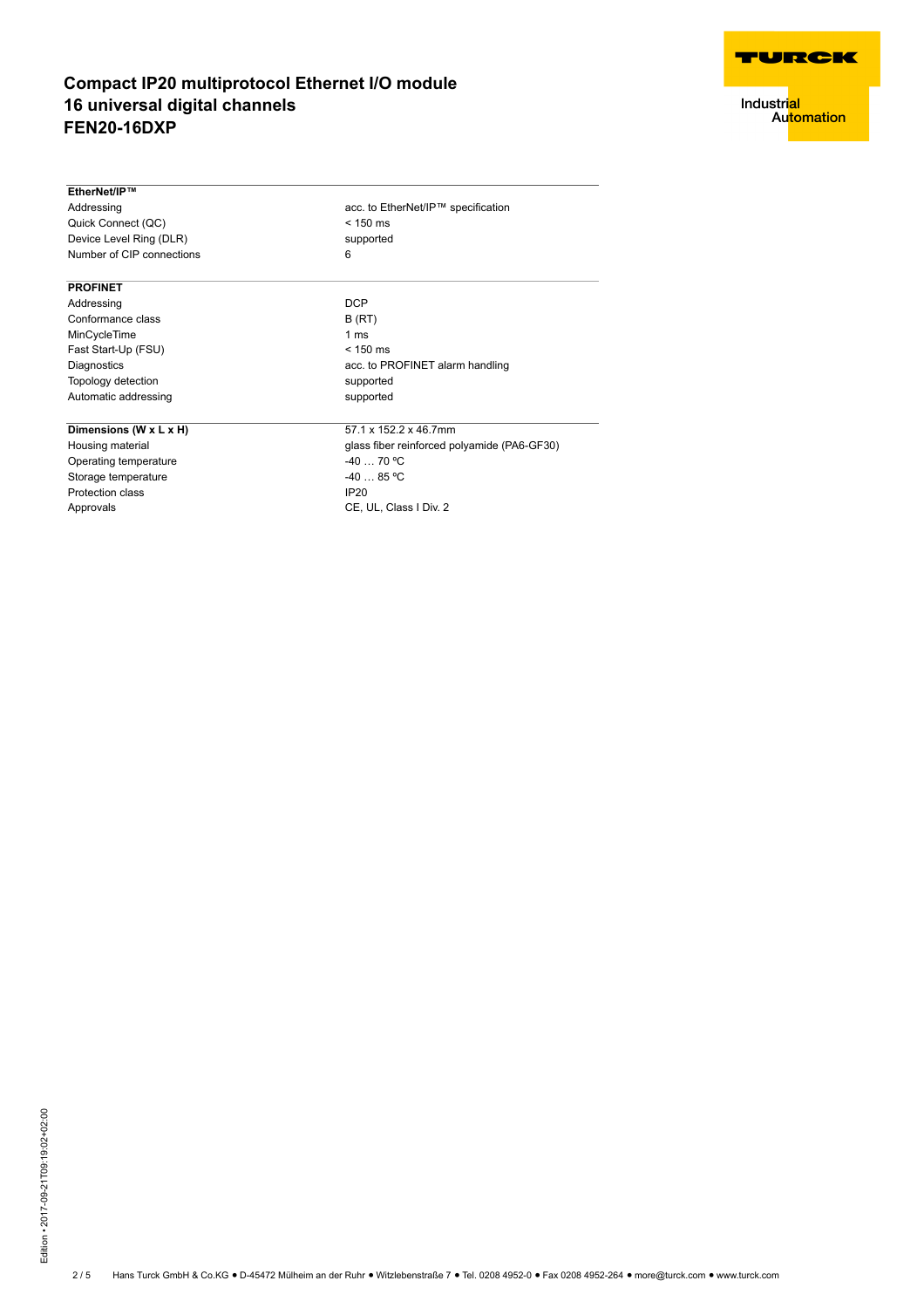

Industri<mark>al</mark><br>Au<mark>tomation</mark>

#### **Terminal assignment**

| 50000000000000<br>00000000000000<br>$\Omega$            | <b>Ethernet</b><br>Fieldbus cable (example):<br>RJ45S-RJ45S-441-2M (ident no. 6932517) or<br>RJ45-FKSDD-441-0,5M/S2174 (ident no. 6914221)                                                                                                                                                                                                               | RJ45 Ethernet<br>$1 = TX +$<br>$2 = TX -$<br>12345678<br>$3 = RX +$<br>$4 = n.c.$<br><b>TITLE LITTLE</b><br>$5 = n.c.$<br>$6 = RX -$<br>$7 = n.c.$<br>$8 = n.c.$                                                                                                                                                                                                                                                                                                                                                                                                                                                                                                                                            |
|---------------------------------------------------------|----------------------------------------------------------------------------------------------------------------------------------------------------------------------------------------------------------------------------------------------------------------------------------------------------------------------------------------------------------|-------------------------------------------------------------------------------------------------------------------------------------------------------------------------------------------------------------------------------------------------------------------------------------------------------------------------------------------------------------------------------------------------------------------------------------------------------------------------------------------------------------------------------------------------------------------------------------------------------------------------------------------------------------------------------------------------------------|
| 200000000000000<br>$\frac{0}{0}$<br>00000000000000<br>. | Power Supply and I/O Channels<br>The internal module electronics and the I/O channels 0 to 7 are<br>supplied via V1.<br>The I/O channels 8 to 13 are supplied via V2.<br>The I/O channels 14 to 15 are supplied via V3.<br>More devices can be supplied with 24 VDC, or rather up to 0.7 A,<br>via the terminals $_{\text{QUT}+}$ and $_{\text{QUT}+}$ . | <b>Terminal Connection</b><br> ⊘<br>ାଡା<br>ାତ<br> ⊘<br>$1 = V_{OUT}1 + 13 = V2 +$<br>113<br>000<br>Ō<br>$\frac{2}{3}$<br>14<br>$2 = V_{\text{OUT}}1 - 14 = V2 -$<br>Ø<br>15<br>$3 = V1 +$<br>$15 = I/O8$<br>0<br>4<br>16<br>$4 = V1 -$<br>$16 = 1/0.9$<br>00000<br>ø<br>5<br>17<br>$5 = I/O$ 0<br>$17 = I/O 10$<br>Ø<br>18<br>6<br>$6 = 1/01$<br>$18 = 1/011$<br>0<br>7 <sup>1</sup><br>19<br>$7 = 1/02$<br>$19 = 1/012$<br>Ō<br>8<br>l 20<br>$20 = 1/013$<br>$8 = 1/03$<br>Ō<br>9<br>21<br>$9 = 1/0.4$<br>$21 = V3 +$<br>$\circ$<br>Ŏ<br>22<br>10 <sup>10</sup><br>$22 = V3 -$<br>$10 = 1/05$<br>Ŏ<br>ାତ<br>23<br>$11 = 1/06$<br>$23 = 1/0.14$<br>11<br>ାତ<br>24<br>12<br>$24 = 1/015$<br>$12 = 1/07$<br>ଷ |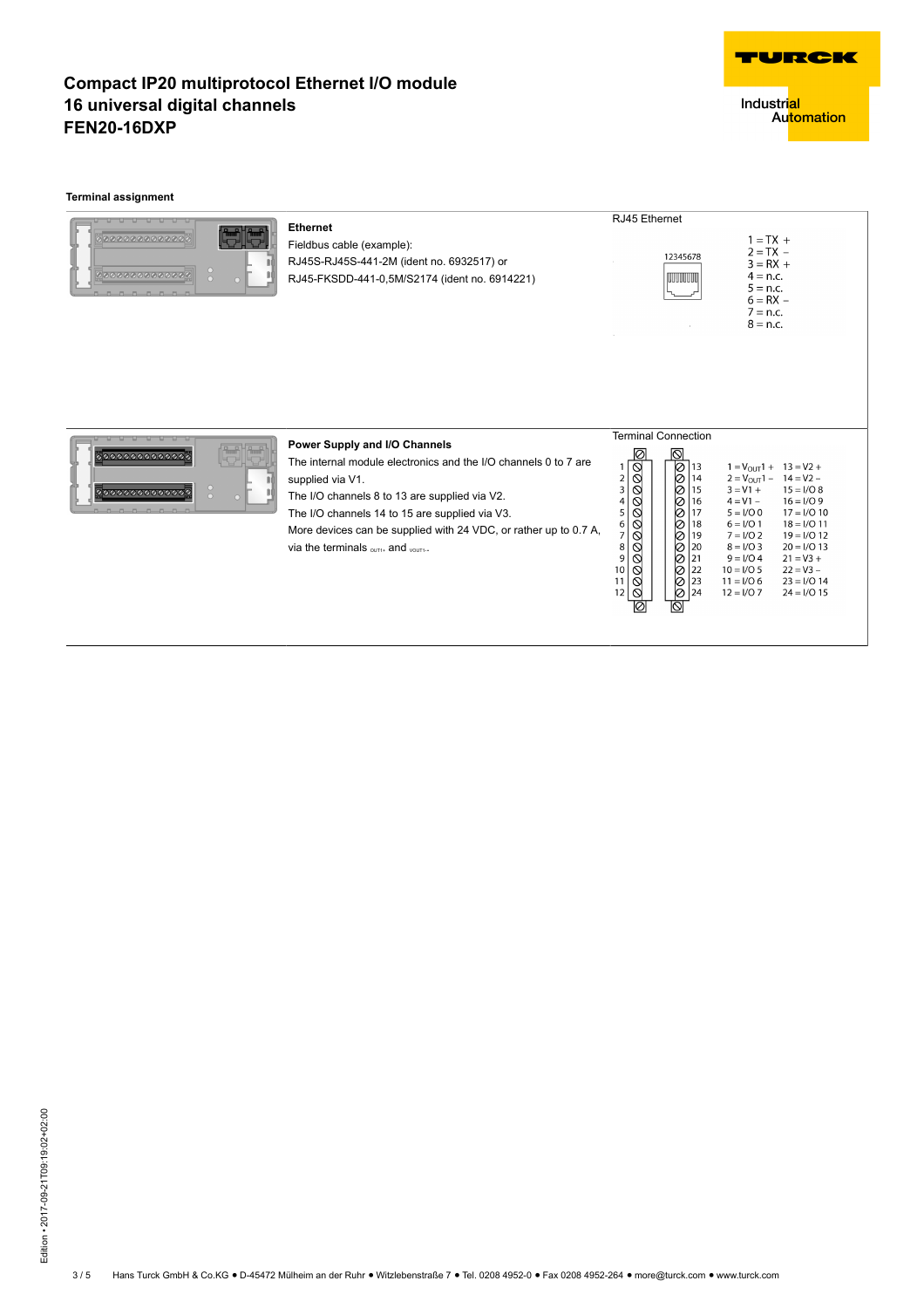

Industri<mark>al</mark><br>Au<mark>tomation</mark>

**Module LED Status**

| <b>LED</b>         | <b>Color</b> | <b>Status</b> | <b>Description</b>                           |
|--------------------|--------------|---------------|----------------------------------------------|
| ETH1 / ETH2        | Green        | ON            | Ethernet Link (100 Mbps)                     |
|                    |              | Flashing      | Ethernet communication (100 Mbps)            |
|                    | vellow       | ON            | Ethernet Link (10 Mbps)                      |
|                    |              | Flashing      | Ethernet communication (10 Mbps)             |
|                    |              | <b>OFF</b>    | No Ethernet link                             |
| <b>BUS</b>         | Green        | ON            | Active connection to a master                |
|                    |              | Flashing      | Ready                                        |
|                    | Red          | ON            | IP address conflict or status word is active |
|                    |              | Flashing      | Blink/Wink command active                    |
|                    |              | <b>OFF</b>    | Power off                                    |
| <b>ERR</b>         | Green        | ON            | Diagnostics disabled                         |
|                    | Red          | ON            | Short-circuit                                |
| $I/O$ 0 - $I/O$ 15 | Green        | ON            | Input/Output: Active                         |
|                    |              | <b>OFF</b>    | Input/Output: Inactive                       |